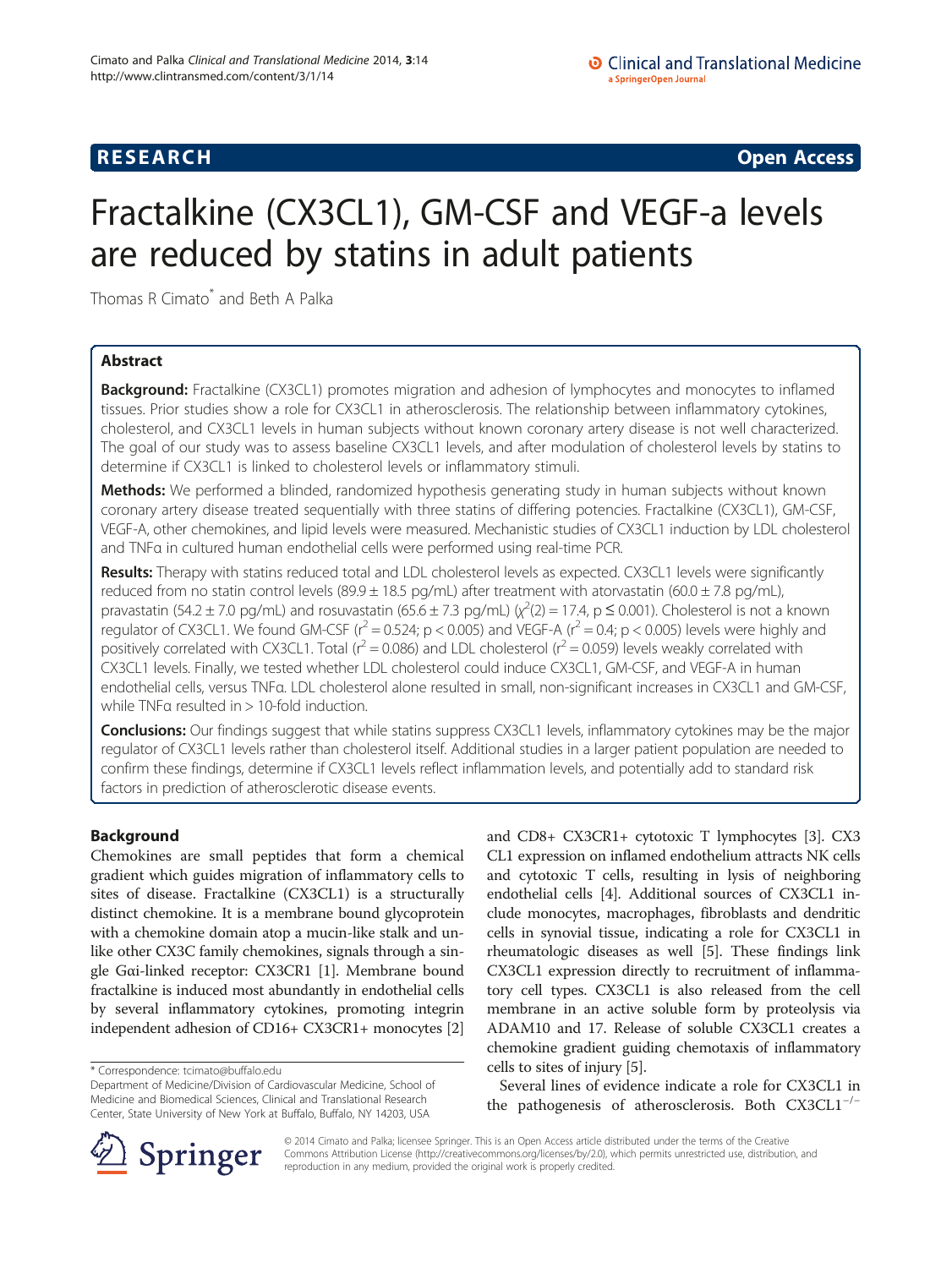<span id="page-1-0"></span>and CX3CR1−/<sup>−</sup> knockout mice crossed into the apoE−/<sup>−</sup> model of atherosclerosis showed a significant reduction in macrophage recruitment to the vessel wall and decreased atherosclerotic lesion formation compared to normal animals [\[6,7](#page-9-0)]. In humans, CX3CR1 polymorphisms in the coding region of the gene are a genetic risk factor for early onset coronary artery disease, strongly supporting a mechanistic role for CX3CL1 in the pathogenesis of atherosclerosis [[8,9\]](#page-9-0). Both CX3CL1 levels, and CD3+CD8+ CX3CR1+ T cell levels increase in patients with chronic coronary artery disease [\[10](#page-9-0)] and acute coronary syndromes with plaque rupture [\[11](#page-9-0)], strongly supporting a link between CX3CL1 and atherosclerosis in humans.

A clear link between CX3CL1 levels, polymorphisms, and coronary artery disease in humans is well defined. While hypercholesterolemia is a known risk factor for coronary artery disease events, most subjects with acute coronary syndromes have mildly elevated cholesterol levels [\[12](#page-9-0)]. However, the levels of CX3CL1 in asymptomatic subjects without known coronary disease have not been studied. Prior studies indicate that CX3CL1 levels are significantly increased in both chronic coronary artery disease and acute coronary syndromes [[10,11](#page-9-0)]. The effect of cholesterol lowering therapy on CX3CL1 levels in subjects with chronic coronary artery disease is less clear as the high potency statin, atorvastatin 80 mg daily reduced CX3CL1 levels, while a lower potency statin, simvastatin 20 mg daily did not decrease CX3CL1 [\[10](#page-9-0)]. Given the clear role of hypercholesterolemia as a risk factor for atherosclerotic diseases, and the functional role of CX3CL1 in atherosclerosis and plaque rupture, we aimed to determine if CX3CL1 levels varied with cholesterol levels in human subjects without known atherosclerotic disease. In this study we determined baseline CX3CL1 levels in human subjects without known coronary disease and after modulation of cholesterol levels using different statins to determine if CX3CL1 levels are linked to cholesterol levels or other inflammatory stimuli.

# **Methods**

# Patient consent for participation

Our research protocol was reviewed and approved by the University at Buffalo Intramural Review Board for Health Sciences research (Approval Number: MED5980509B). Informed consent to undergo the study protocol was obtained in writing from each participant according to the principles expressed in the Declaration of Helsinki. Our study was organized as an observational trial as no direct health outcomes were to be measured.

# Characteristics of study subjects

The study population consisted of 12 adult subjects (7 males and 5 females) with no active medical problems. Study subjects were screened for the absence of chronic health disorders including hypercholesterolemia with additional cardiovascular risk factors, cancer, diabetes, chronic liver or kidney disease [\[13](#page-9-0)]. The baseline characteristics of the study population were reported previously [[13](#page-9-0)] and are shown in Table 1. The age of the cohort was  $43.4 \pm$ 12.5 years, had a body mass index of  $24.9 \pm 7.2$ , and were at low risk for atherosclerotic disease events with a Framingham Risk Score of 1.7 ± 0.5. Prior to statin treatment the mean total cholesterol level was 210.5 ± 27.6 mg/dL, LDL cholesterol 136.2 ± 22.9 mg/dL, HDL cholesterol  $53.5 \pm 12.9$  mg/dL. The cohort had a low index of inflammation as the C-reactive protein level was  $1.1 \pm 1.3$  mg/L. Two of the study subjects had treated hypertension. None of our study subjects had disease states known to increase CX3CL1 levels including common variable immunodeficiency [\[14\]](#page-9-0), granulomatosis [\[15\]](#page-9-0), congestive heart failure [\[16](#page-9-0)], and did not smoke [\[17\]](#page-9-0).

# Study protocol

Study subjects were randomized to drug regimen groups using a block randomization design. The investigators were blinded to which treatment subjects were receiving. The workflow of the experimental protocol is summarized in Figure [1](#page-2-0). Study subjects underwent a baseline

#### Table 1 Clinical data

|                              | <b>Baseline</b> | Mean values $\pm$ SD |               |                | p-value (statin vs. baseline) |             |              |
|------------------------------|-----------------|----------------------|---------------|----------------|-------------------------------|-------------|--------------|
|                              |                 | <b>Atorvastatin</b>  | Pravastatin   | Rosuvastatin   | Atorvastatin                  | Pravastatin | Rosuvastatin |
| Age                          | $43.4 + 12.5$   |                      |               |                |                               |             |              |
| <b>BMI</b>                   | $74.9 + 7.2$    |                      |               |                |                               |             |              |
| <b>Framingham Risk Score</b> | $1.7 + 0.5$     |                      |               |                |                               |             |              |
| Total Cholesterol (mg/dL)    | $210.5 + 27.6$  | 138.5 + 28.9         | 160.6 + 28.9  | $154.2 + 21.0$ | < 0.0001                      | < 0.0001    | < 0.0001     |
| LDL Cholesterol (mg/dL)      | $136.2 + 22.9$  | $68.2 + 12.1$        | $88.7 + 24$   | $83.3 + 12.7$  | < 0.0001                      | < 0.0002    | < 0.0001     |
| HDL Cholesterol (mg/dL)      | $53.5 + 12.9$   | $54.1 + 18.6$        | $54.5 + 13.1$ | $55.3 + 15.3$  | <b>NS</b>                     | <b>NS</b>   | <b>NS</b>    |
| C-Reactive Protein (mg/L)    | $1.1 + 1.3$     | $1.05 + 1.1$         | $0.95 + 0.8$  | $1.3 \pm 1.5$  | <b>NS</b>                     | <b>NS</b>   | <b>NS</b>    |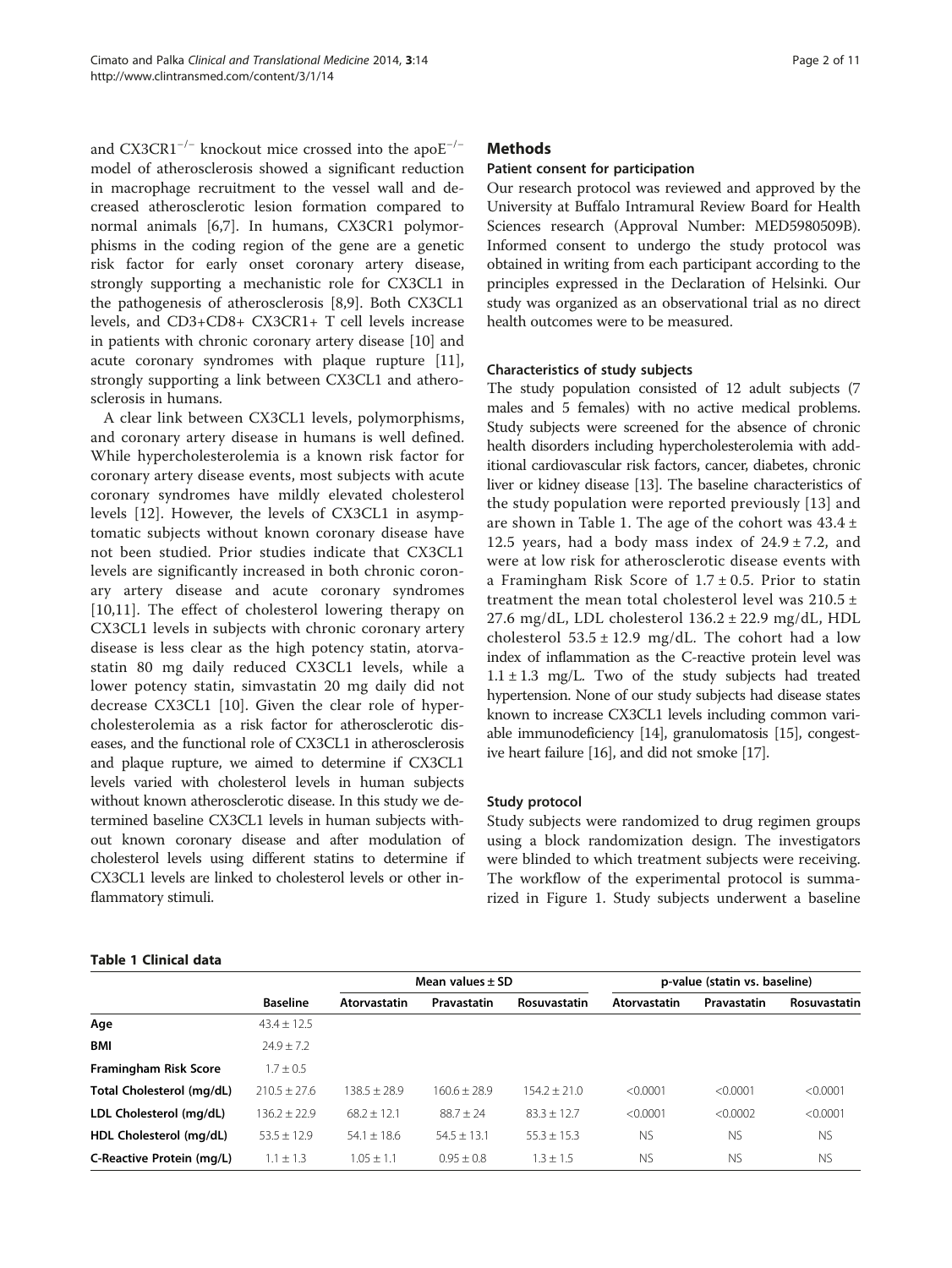<span id="page-2-0"></span>

blood draw in which a complete blood cell count, lipid panel (total, HDL, and LDL cholesterol, and triglycerides) and C-reactive protein were determined by the Kaleida Health pathology laboratory. The plasma fraction was also retained from each blood draw and frozen at −80°C for chemokine and cytokine assays. Subjects were then treated for two weeks with one of three different HMG-CoA reductase inhibitors (pravastatin 80 mg daily, atorvastatin 80 mg daily, or rosuvastatin 10 mg daily). At the end of the two-week statin treatment, venous blood was sampled again to obtain the lipid panel, C-reactive protein level, and blood samples for cytokine analysis. Subjects were subsequently given a four-week statin free period. At the end of the four week statin-free period, venous blood was sampled again to determine if serum lipids returned to within 5% of their pre-statin levels. In subjects where cholesterol levels did not recover to within 5% of the baseline lipid levels, an additional four-week statin free period was provided before resuming statin therapy to avoid effects of overlap between drugs. Three study subjects required extension of the statin free period for an additional four weeks for serum lipid levels to return to within 5% of their baseline lipid levels. Following this period, the next HMG-CoA reductase inhibitor in the randomization scheme was given for two weeks. The same protocol was repeated for statin drugs two and three until study completion. All twelve subjects completed treatment with the three statin medications.

# Cytokine and chemokine assays

Plasma levels of fractalkine (CX3CL1), GM-CSF, FLT3 ligand, GRO alpha, Interleukin-3, Interleukin-6, Interleukin-8, macrophage inflammatory protein-1 (MIP-1/CCL3), monocyte chemotactic protein-1 (MCP-1), stromal derived growth factor-1 (SDF-1), and VEGF-A were measured with a Luminex Human Cytokine assay (Millipore) per the manufacturer's instructions by the Roswell Park Cancer Institute Laboratory of Flow Cytometry. For Luminex based assays, known concentrations of CX3CL1, GM-CSF, and VEGF-A were measured in triplicate to generate standard curves using a non-linear five-parameter curve fit using the nCal package in R [\[18\]](#page-9-0). The reliable lower assay limits for each were: CX3CL1-39.5 pg/mL, GM-CSF 3.02 pg/mL, VEGF-A 36.6 pg/mL. The inter-assay %CV for CX3CL1 was 5.13, and the intra-assay %CV for CX3CL1 was 5.85. Plasma cytokine levels from human subjects before and after statin treatment were measured in singulate. Interleukin-17 levels were measured with an ELISA (R&D Systems).

# Real time PCR analysis

Human umbilical vein endothelial cells (Lonza, passages 3–5) were grown to 80% confluence in EGM-2 medium (Lonza) on type I collagen coated culture dishes. Where indicated, cells were incubated for 18 hours in human LDL cholesterol (100 μg/mL; Biomedical Technologies, Stoughton, MA, USA) and/or atorvastatin (100 nM; Sigma Scientific). TNFα (1 μg/mL; R&D Systems) was then added for an additional 18 hours after LDL cholesterol or atorvastatin treatment where indicated. Cells were then washed in warm PBS and lysed in QIAzol solution (Qiagen), and RNA was extracted following the manufacturer's protocol. RNA quality was assessed by OD260/280 using a Nanodrop spectrophotometer. Total RNA was reverse transcribed using SuperScript III Reverse Transcriptase with oligo-dT primers (Invitrogen). Real-time PCR analysis was performed using SYBR green and Taq DNA polymerase (Qiagen) on a Bio-Rad CFX96 Connect Real-Time PCR Detection System. PCR primers for CX3CL1, GM-CSF, ICAM, VCAM, CX3CR1, and VEGF-A were obtained from Qiagen. RT-PCR data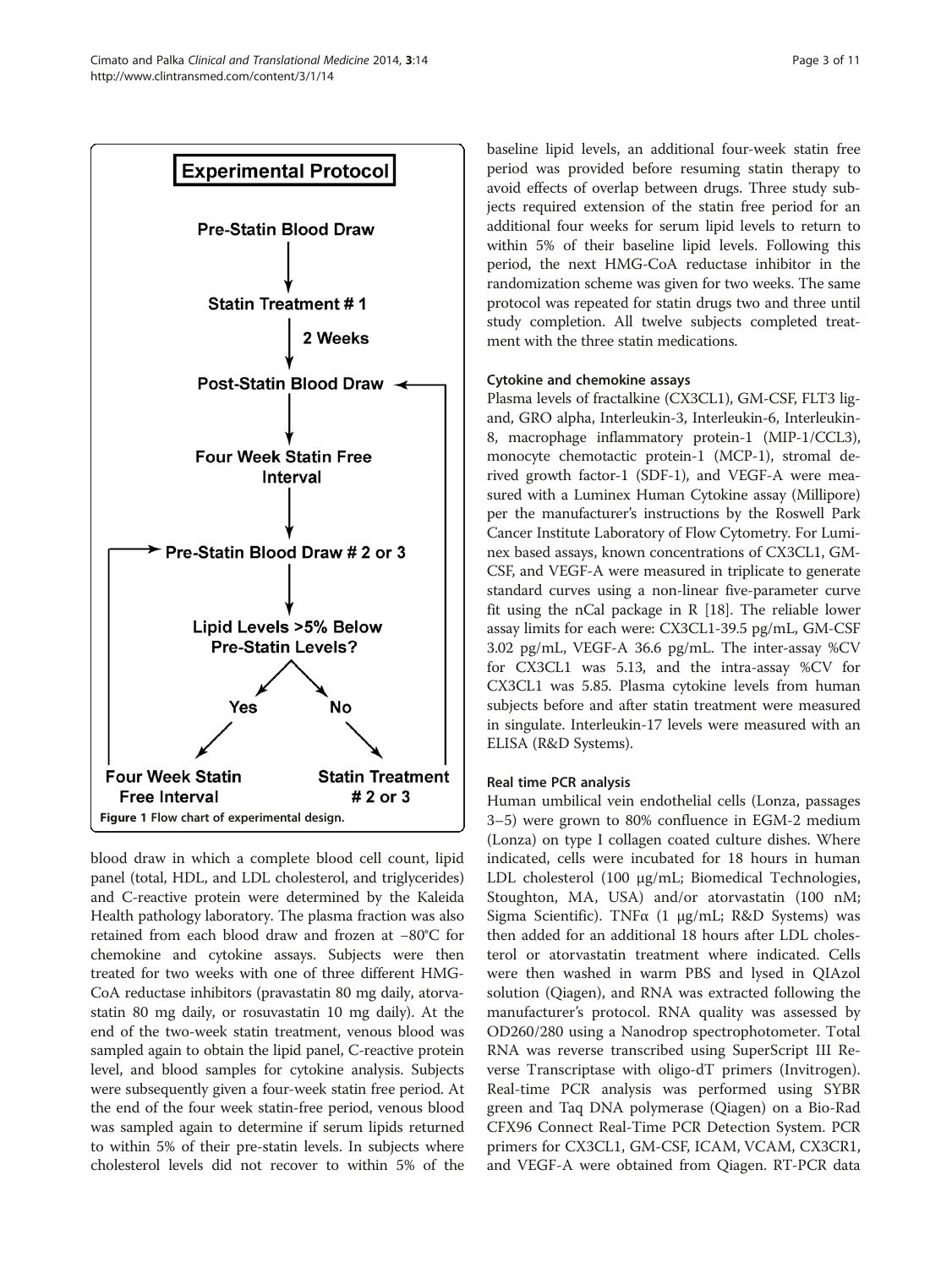<span id="page-3-0"></span>was normalized to GAPDH expression to identify relative changes in transcript levels.

# Statistical analysis

Regression analyses were tested for significance using Pearson's correlation. Heat map representations of RT-PCR data were compiled using R. Significant differences in CX3CL1, GM-CSF, and VEGF-A plasma levels between statin therapies were assessed using a nonparametric Friedman's two-way ANOVA by ranks with a Bonferroni correction for multiple comparisons. Differences in CX3CL1, ICAM, VCAM-1, and VEGF-A transcript levels in response to LDL cholesterol incubation or TNFα versus untreated cells were measured by a one-way ANOVA with a Bonferroni correction for multiple comparisons. RT-PCR data for GM-CSF was analyzed by oneway ANOVA with a Games-Howell post-hoc test due to unequal variances between treatment groups. Numerical data stated in the manuscript text represent mean ± standard error of the mean. Statistical analysis was performed using SPSS software.

# Results

# Effects of statins on CX3CL1 levels in human subjects without known heart disease

To understand whether CX3CL1 levels vary with cholesterol levels or other factors in humans, we assessed CX3CL1 levels in human subjects without known coronary disease and used HMG-CoA reductase inhibitors (statins) of varying potencies to modulate cholesterol levels. The baseline characteristics of the study cohort were published previously [\[13](#page-9-0)], and are shown in Table [1](#page-1-0).

Baseline serum lipids revealed an average total cholesterol of  $210.5 \pm 27.6$  mg/dL (range 168 to 282 mg/dL) and an average LDL cholesterol of  $136.2 \pm 22.9$  (range 114 to 205). The total and LDL cholesterol levels spanned the normal and hypercholesterolemic range. Therapy with statins reduced total and LDL cholesterol levels as expected, demonstrating appropriate drug effect [[13\]](#page-9-0). CX3CL1 levels were significantly reduced from no statin control levels  $(89.9 \pm 18.5 \text{ pg/mL})$  after treatment with atorvastatin (60.0  $\pm$  7.8 pg/mL), pravastatin (54.2  $\pm$ 7.0 pg/mL) and rosuvastatin  $(65.6 \pm 7.3 \text{ pg/mL})$   $(\chi^2(2) =$ 17.4,  $p \le 0.001$ ; see Figure 2), indicating statins downregulate CX3CL1 levels in adult human subjects.

# GM-CSF and VEGF-a levels are positively correlated with CX3CL1 levels

We next sought to elucidate factors regulating CX3CL1 after statin therapy. CX3CL1 is induced by inflammatory cytokines including interferon-γ, interleukin-6, and TN Fα [[5\]](#page-9-0). Cholesterol however, is not a known regulator of CX3CL1. We surveyed the levels of inflammatory cytokines in the plasma of our cohort before and after statin therapy. We found FLT3 ligand, Interleukin-3, Inter leukin-6, and Macrophage inflammatory protein-1 (MIP-1/CCL3) were undetectable in most subjects, indicating a lack of typical CX3CL1 inducers in our cohort of asymptomatic human subjects. We identified correlations between CX3CL1 plasma levels and granulocyte macro phage-colony stimulating factor (GM-CSF), VEGF-A, stromal cell-derived factor-1/CXCL12 (SDF-1), GROα/ CXCL1, monocyte chemotactic protein-1/CCL2 (MCP-1), interleukin-8/CXCL8 (IL-8), neutrophil counts, and

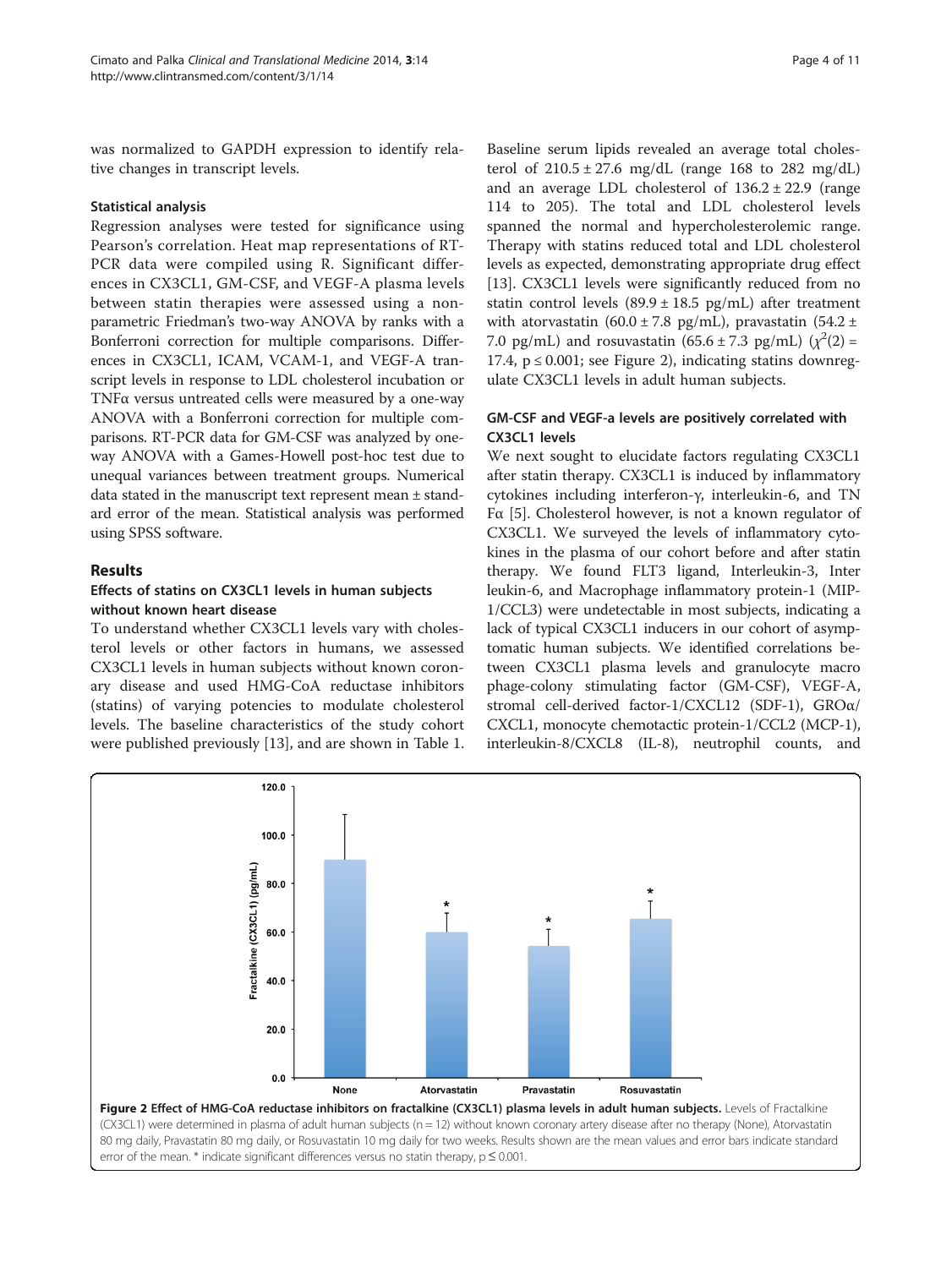cholesterol levels. We performed regression analysis to test significant correlations with CX3CL1 levels in human blood (Table 2). We found that GM-CSF ( $r^2$  = 0.524; p < 0.005; Figure [3](#page-5-0)) and VEGF-A  $(r^2 = 0.4; p < 0.005;$  Figure [4](#page-5-0)) levels were highly and positively correlated with CX3CL1. To explore why GM-CSF and VEGF-A were significantly correlated with CX3CL1 levels, we evaluated if statins decreased the concentrations of GM-CSF and VEGF-A, and if GM-CSF and VEGF-A levels correlated with total, LDL, or HDL cholesterol values. We found that all statin therapies significantly decreased both GM-CSF (Figure [5\)](#page-6-0) and VEGF-A levels (Figure [6\)](#page-6-0), but there was no significant correlation between GM-CSF or VEGF-A levels with total, LDL, or HDL cholesterol. These findings suggest that the effect of statins on GM-CSF and VEGF-A levels are more likely driven by suppression of inflammatory signaling rather than a reduction in cholesterol levels.

SDF-1/CXCL12, LDL cholesterol, MCP-1/CCL2, total cholesterol, and IL-8/CXCL8 levels all showed statistically significant associations with CX3CL1 levels. GROα/CXCL1, circulating neutrophil levels, and HDL cholesterol levels (Figure [7\)](#page-7-0) were negatively correlated with CX3CL1 levels. We did not find significant correlation between CX3CL1 levels and C-reactive protein, IL-17, CD34+ HSPC levels, VEGF-C or G-CSF. Interestingly, the shared biological function of GM-CSF, VEGF-A, SDF-1, GROα, and IL-8 lies in regulation of chemotaxis and response to inflammation. These findings suggest that CX3CL1, along with several other factors involved in response to inflammation and chemotaxis of inflammatory cell types are modulated by statin therapy.

# LDL cholesterol itself weakly induces CX3CL1, GM-CSF, and VEGF-a while statins suppress their expression in human endothelial cells

To determine whether CX3CL1, GM-CSF and VEGF-A levels are modulated by LDL cholesterol itself or by inflammatory cytokines, and how statins may affect CX3CL1, GM-CSF and VEGF-A expression, we incubated human umbilical vein endothelial cells with loaded with LDL cholesterol with or without atorvastatin (100 nM) for 18 hours. Then TNFα was added for an additional 18 hours. Real-time PCR analysis was performed to measure changes in the levels of CX3CL1, GM-CSF, and VEGF-A. ICAM and VCAM-1 are induced by TNFα treatment of endothelium via an NFκB dependent mechanism [[19](#page-9-0)], and were positive experimental controls. Experimental results are summarized in Figure [8](#page-7-0) showing log 2 fold changes in gene expression relative to untreated endothelial cells. We found that LDL cholesterol alone resulted in small increases in CX3CL1, ICAM1, and VCAM1, but were not significant due to a high degree of variability between experimental replicates. GM-CSF expression was modestly decreased by incubation with LDL cholesterol. LDL cholesterol incubation alone caused modest but significant increase in VEGF-A (0.1 fold increase versus untreated cells;  $p \le 0.05$ ). TNF $\alpha$ treatment resulted in > 10-fold increases in transcripts of CX3CL1 (99.0  $\pm$  0.11 fold vs. untreated; p < 0.0005), and GM-CSF  $(106.1 \pm 1.3 \text{ fold vs. untreated}; p < 0.0005)$ . Positive controls for TNFα treatment, ICAM1 (39.7 ± 0.06 vs. untreated;  $p < 0.0005$ ) and VCAM1 (82.8 ± 0.53 vs. untreated;  $p < 0.0005$ ), also showed > 10-fold induction as expected. In contrast, TNFα treatment resulted

| Covariate                | <b>Regression coefficient</b> | Positive or negative | P-value |  |  |  |
|--------------------------|-------------------------------|----------------------|---------|--|--|--|
| <b>GM-CSF</b>            | 0.524                         | <b>Positive</b>      | < 0.005 |  |  |  |
| <b>VEGF-A</b>            | 0.4                           | <b>Positive</b>      | < 0.005 |  |  |  |
| IL-8/CXCL8               | 0.239                         | <b>Positive</b>      | < 0.005 |  |  |  |
| SDF-1/CXCL12             | 0.125                         | <b>Positive</b>      | < 0.005 |  |  |  |
| <b>Neutrophils</b>       | 0.1                           | <b>Positive</b>      | < 0.005 |  |  |  |
| <b>LDL Cholesterol</b>   | 0.086                         | <b>Positive</b>      | < 0.025 |  |  |  |
| GRO alpha/CXCL1          | 0.086                         | <b>Negative</b>      | < 0.025 |  |  |  |
| <b>HDL Cholesterol</b>   | 0.085                         | <b>Negative</b>      | < 0.025 |  |  |  |
| MCP-1/CCL2               | 0.061                         | <b>Positive</b>      | < 0.05  |  |  |  |
| <b>Total Cholesterol</b> | 0.059                         | <b>Positive</b>      | < 0.05  |  |  |  |
| C-reactive protein       | 0.026                         | <b>Positive</b>      | > 0.1   |  |  |  |
| G-CSF                    | 0.007                         | <b>Positive</b>      | > 0.1   |  |  |  |
| <b>VEGF-C</b>            | 0.004                         | <b>Positive</b>      | > 0.1   |  |  |  |
| CD34+ CD45 dim           | 0.003                         | <b>Positive</b>      | > 0.1   |  |  |  |
| Interleukin-17           | 0.00008                       | <b>Positive</b>      | > 0.1   |  |  |  |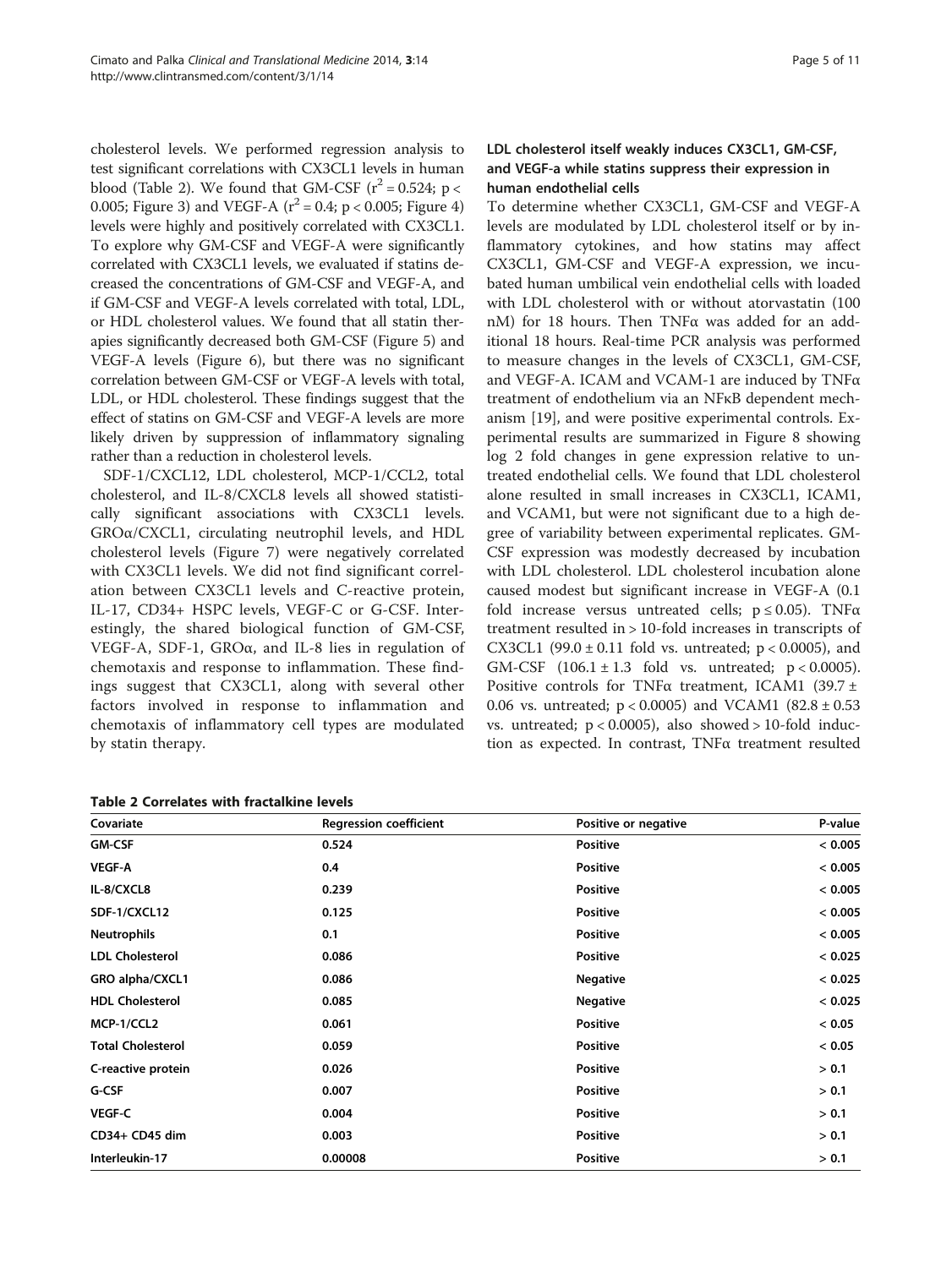in minor increases in VEGF-A  $(0.29 \pm 0.01$  vs. untreated; p < 0.006) transcript levels. Incubation with TNFα and LDL cholesterol together resulted in modest, but not significant, augmentation of expression of CX3CL1, GM-CSF, VCAM1, ICAM1, and VEGF-A compared with TNFα treatment alone. Finally, addition of atorvastatin (100 nM) significantly reduced induction of ICAM1, VCAM1, CX3CL1 and GM-CSF by both LDL cholesterol and TNFα. In conclusion, LDL cholesterol alone did not substantially augment CX3CL1 or GM-CSF transcript levels in human endothelial cells in vitro. TNFα coordinately increased transcript levels of CX3CL1 and GM-CSF, and the addition of LDL cholesterol modestly increased both transcripts, while atorvastatin

significantly reduced CX3CL1 and GM-CSF expression. The findings support a model where inflammatory cytokines intersect with cholesterol levels to augment expression of a module of inflammatory response factors including CX3CL1 and GM-CSF, and statins inhibit their induction.

# **Discussion**

Our study establishes the following findings: 1) In a cohort of human subjects without known coronary artery disease and cholesterol levels that span the normal and hypercholesterolemic range, CX3CL1, GM-CSF, and VEGF-A levels are significantly reduced by multiple statin therapies (atorvastatin, pravastatin and rosuvastatin).



<span id="page-5-0"></span>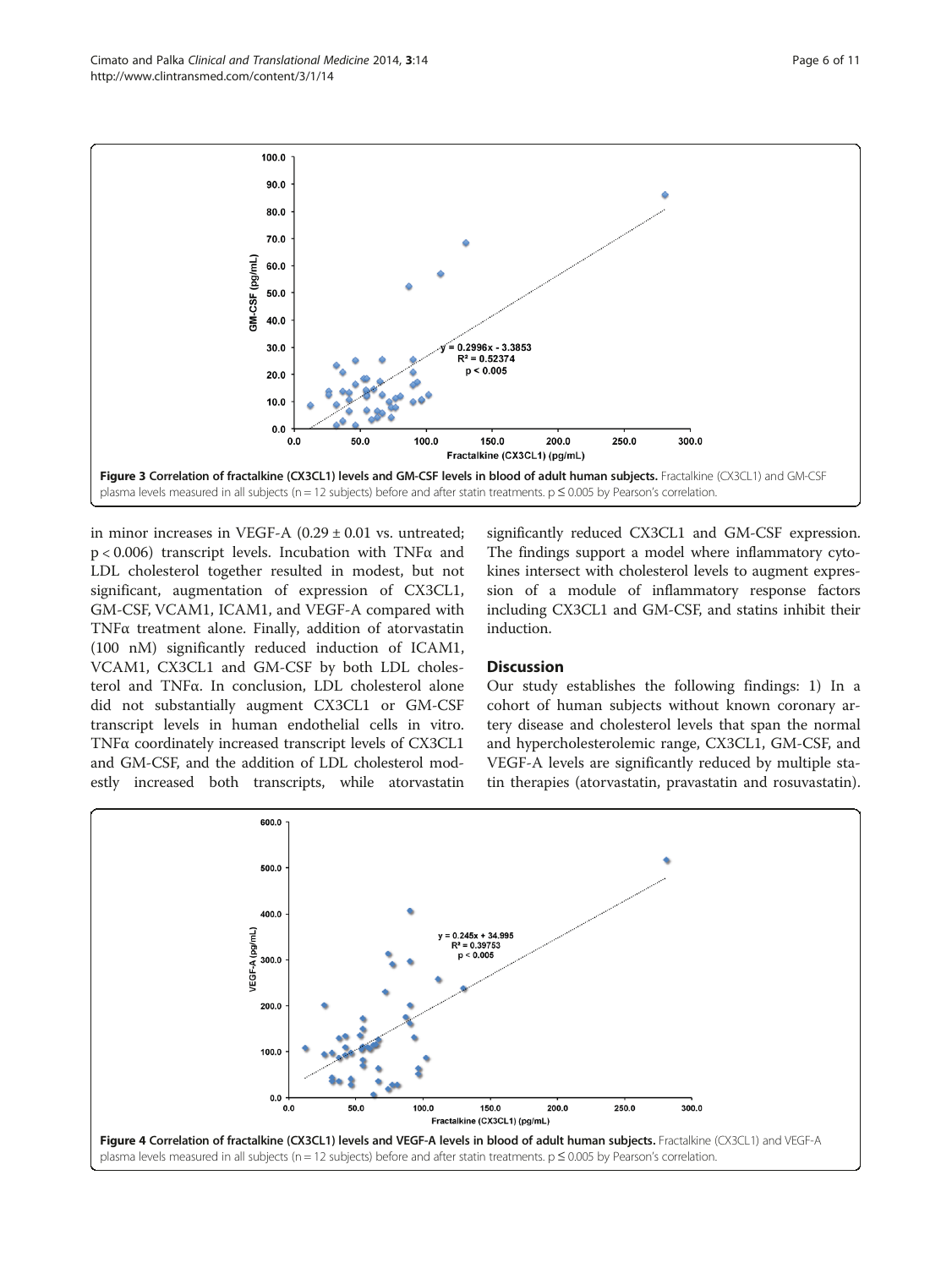<span id="page-6-0"></span>

2) CX3CL1 levels are weakly, positively correlated with statin effects on LDL cholesterol, and negatively correlate with HDL cholesterol levels. 3) CX3CL1 levels are significantly correlated with GM-CSF, VEGF-A, IL-8/CXCL8, and SDF-1/CXCL12, suggesting that this combination of chemokine factors is coordinately regulated. 4) In vitro, LDL cholesterol alone did not significantly induce CX3CL1 or GM-CSF, but had minor effects on VEGF-A expression; CX3CL1 and GM-CSF were coordinately induced by TNFα

in endothelial cells, likely due to a shared mechanism regulating their expression.

Prior studies of CX3CL1 in human subjects focused on cohorts with chronic coronary artery disease, or acute coronary syndromes. Our study uniquely shows positive correlation between CX3CL1 plasma protein levels and LDL cholesterol and negative correlation with HDL cholesterol. The implied connection between LDL cholesterol levels and CX3CL1 plasma levels is important in that CX3CL1

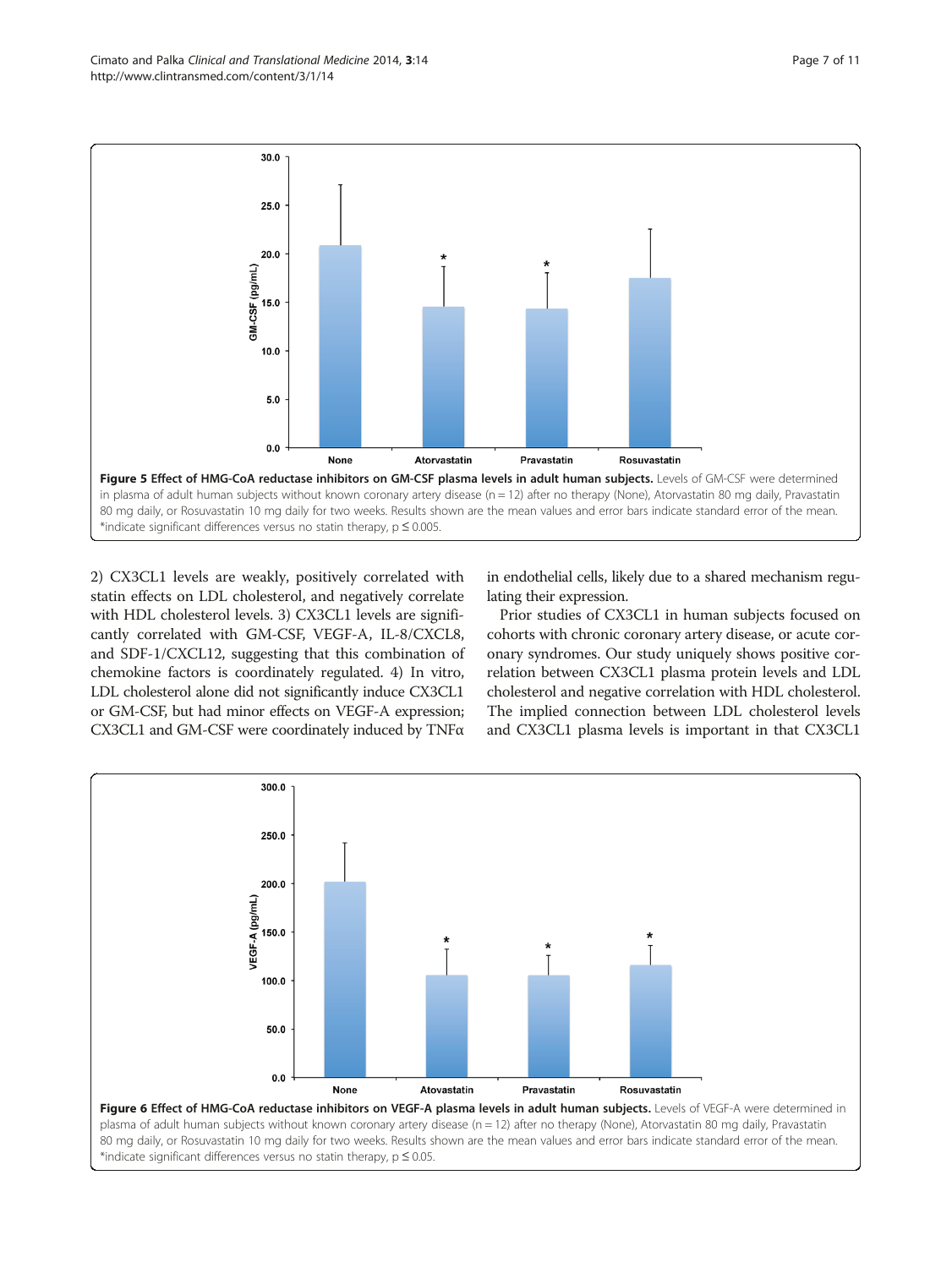<span id="page-7-0"></span>Cimato and Palka Clinical and Translational Medicine 2014, 3:14 Page 8 of 11 http://www.clintransmed.com/content/3/1/14





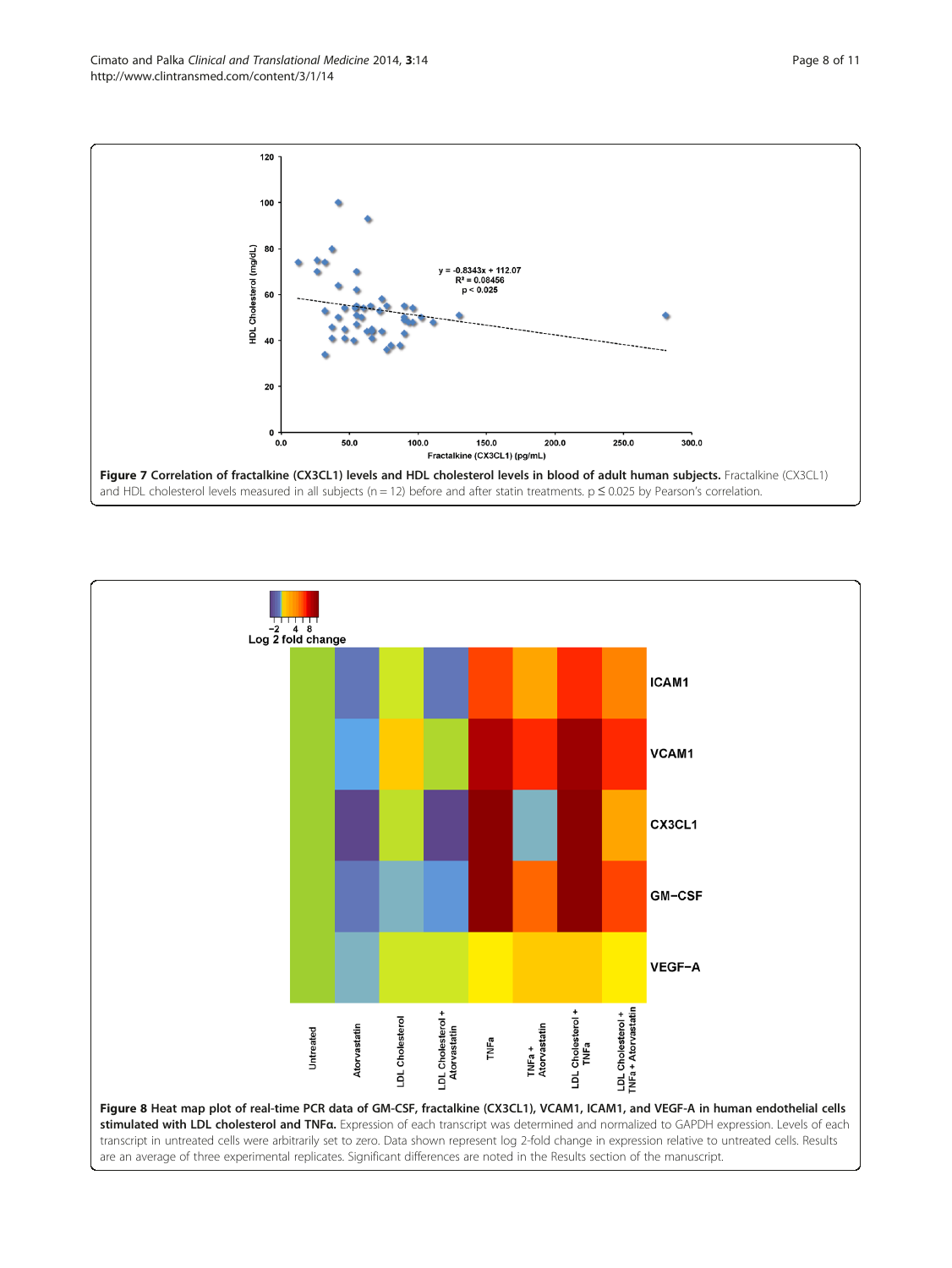is a functional biomarker of inflamed endothelium, which augments chemotaxis of inflammatory cells to sites of in-jury. Evidence from CX3CL1<sup>-/-</sup> [\[6](#page-9-0)], CX3CR1<sup>-/-</sup> [[7\]](#page-9-0), and CX3CR1 pharmacologic inhibition studies in mice [[20](#page-9-0)] with a background of hypercholesterolemia mechanistically tied CX3CL1 to atherosclerosis. Taken together, these results, the mechanistic findings in animal models of atherosclerosis, and our correlative findings between LDL cholesterol and CX3CL1 levels in humans, suggest that CX3CL1 may represent a biomarker of the inflammatory component of atherosclerosis and potentially define subjects at increased risk for atherosclerotic disease events. Future studies will aim to test the relationship between CX3CL1 levels and atherosclerotic disease events and test the hypothesis that targeting CX3CL1 levels may reduce the number of atherosclerosis disease events.

Prior studies of CX3CL1 in human subjects showed substantial increases in CX3CL1 serum protein levels in the setting of chronic coronary artery disease and unstable angina. Damas and co-workers did not report a relationship between CX3CL1 protein levels and cholesterol but did show a significant positive correlation between CX3CR1 mRNA levels in peripheral blood mononuclear cells and LDL cholesterol levels [\[10\]](#page-9-0). In contrast to our findings, Damas and co-workers found that atorvastatin but not simvastatin decreased plasma levels of CX3CL1, while we found effectiveness of all statins tested in reducing CX3CL1 plasma levels. This may be explained by a relative lack of inflammation in our study cohort in comparison to the study by Damas et al. which focused on subjects with chronic coronary artery disease. Franco and co-workers identified significant positive correlations between CX3CL1 plasma levels and IL-6, apolipoprotein-B, LDL cholesterol, and insulin in a community based cohort of 3306 middle aged women, lending additional support to our findings in a much smaller patient population [\[21\]](#page-10-0).

Interestingly, we found CX3CL1 levels to have a high positive correlation with GM-CSF and VEGF-A. We were unable identify any clear connection between GM-CSF and CX3CL1 in the literature. Our in vitro experiments indicate that both CX3CL1 and GM-CSF may be regulated coordinately by inflammatory cytokines such as TNFα, as both transcripts were equivalently induced. We observed that CX3CL1 protein levels were not correlated 1:1 with GM-CSF in human plasma. One possible reason for the lack of unity between the two proteins is GM-CSF mRNA is post-transcriptionally regulated and either rapidly degraded or stabilized depending on the stimulating factors [[22](#page-10-0)], potentially decreasing translation of GM-CSF mRNA to protein. Interestingly, GM-CSF signaling sig-nificantly increases IL-1β secretion [\[23](#page-10-0)] and IL-1β is implicated in atherosclerosis in animal studies [[24](#page-10-0)]. Neutralization of IL-1β is the subject of a current clinical trial (NCT01327846) to prevent recurrent cardiovascular events in patients with a prior myocardial infarction [[25](#page-10-0)]. The example of GM-CSF mediated induction of IL-1β, a known mediator of atherosclerosis, provides an illustration of how CX3CL1 and GM-CSF may have multiple downstream effects to augment atherosclerosis.

We also noted a significant positive correlation between CX3CL1 and VEGF-A levels in adult human subjects (Figure [3](#page-5-0);  $r^2 = 0.4$ ;  $p \le 0.005$ ). In addition to recruiting inflammatory cells to sites of inflammation, CX3CL1 stimulates angiogenesis through expression of VEGF-A in endothelial cells, promoting increased proliferation and angiogenic activity in vivo [\[26](#page-10-0)]. Our RT-PCR experiments did not reveal that VEGF-A was significantly induced by stimulation with the inflammatory cytokine TNFα, and LDL cholesterol minimally increased VEGF-A in human endothelial cells. The correlation we identified between CX3CL1 and VEGF-A levels in the blood of adult human subjects may be tied to CX3CL1 induction of VEGF-A as previously described [\[26](#page-10-0)]. Additionally, we found that therapy with all three statins reduced VEGF-A levels in our study cohort, which is in agreement with prior studies in subjects with hypercholesterolemia [[27](#page-10-0)], chronic coronary artery disease [\[28\]](#page-10-0), and acute myocardial infarction [\[29\]](#page-10-0).

We noted significant positive correlations between CX3CL1 and IL-8 levels. IL-8/CXCL8 is a proinflammatory cytokine that is produced by endothelial cells, monocytes, and vascular smooth muscle cells, and plays an important role in the migration of monocytes into the subendothelial space [[30\]](#page-10-0). This represents a crucial step in initiation of atherosclerosis. In the EPIC-Norfolk Perspective Population Study, elevated blood levels of IL-8 in 785 healthy men and women predicted future coronary artery disease events after adjustment for traditional risk factors, C-reactive protein, and white cell count. IL-8 is also known as neutrophil chemotactic factor, and interestingly we noted positive correlation between CX3CL1 levels and neutrophil counts in our study. Elevated neutrophil counts themselves have been implicated as predictors of ischemic heart disease events in several epidemiologic studies [\[31-34\]](#page-10-0). Animal model studies indicate that hypercholesterolemia increases neutrophil counts and that neutrophils infiltrate arteries in the early stages of atherosclerosis [[35](#page-10-0)]. Collectively, the signals that elevate CX3CL1 levels coincide with increased IL-8 and neutrophil levels, which are mechanistically tied to atherosclerosis.

In conclusion, we found that CX3CL1, GM-CSF, and VEGF-A levels are significantly decreased by statin therapy in adult human subjects without known coronary artery disease. CX3CL1 levels correlate with several cytokine and chemokine mediators of inflammation and inflammatory cell mobilization, as well as cholesterol levels. Mechanistically, CX3CL1 and GM-CSF transcripts were not significantly induced by cholesterol alone, but by the inflammatory cytokine TNFα. Statin therapy suppressed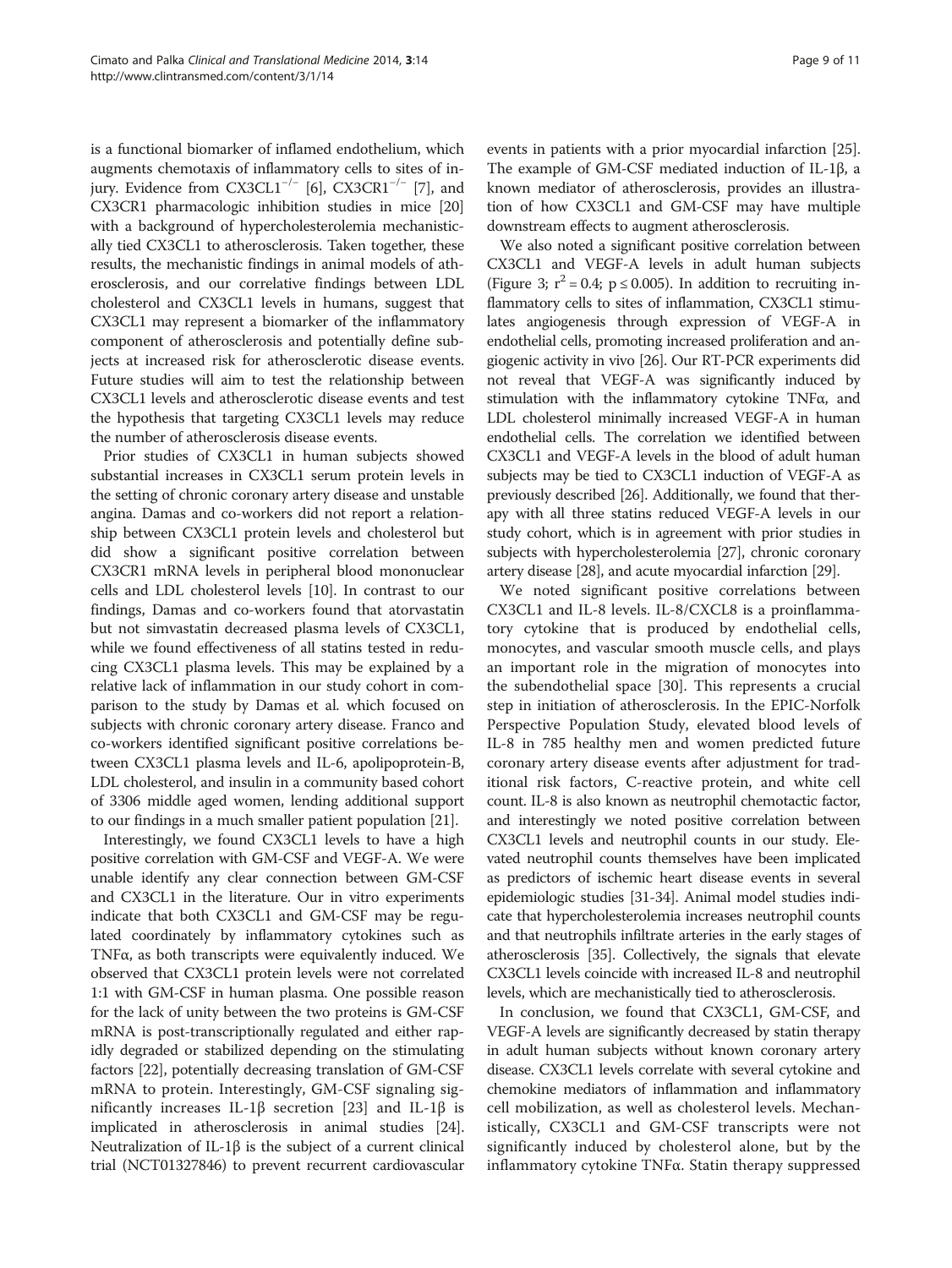<span id="page-9-0"></span>their protein levels in the blood of adult human subjects, and transcript levels in human endothelial cells in vitro. The effect of statins on CX3CL1 and GM-CSF levels may not be completely attributed to reduction in cholesterol levels based on our findings. Our work indicates that CX3CL1 and GM-CSF may represent putative biomarkers of inflammation associated with atherosclerosis, such as C-reactive protein, but are mechanistically tied to atherosclerosis based on the well established findings in animal models of atherosclerosis. Future studies will examine the relationship between CX3CL1 levels and atherosclerotic disease events, and assess whether targeting CX3CL1 levels would represent an effective means to reduce atherosclerosis disease events.

# Conclusions

Statin therapy significantly reduces the levels of CX3CL1 in the blood stream of human subjects without known coronary artery disease. CX3CL1 levels are weakly, but positively correlated with total and LDL cholesterol levels, and negatively correlated with HDL cholesterol levels. Remarkably GM-CSF and VEGF-A levels were highly correlated to CX3CL1 levels. In cultured human endothelial cells, LDL cholesterol alone did not result in significant induction of CX3CL1 mRNA, but TNFa coordinately induced CX3CL1 and GM-CSF mRNAs. Our findings suggest that while statins may suppress CX3CL1 levels, inflammatory cytokines may be the major regulator of CX3CL1 levels rather than cholesterol itself. Additional studies are needed to confirm these findings, and determine if CX3CL1 levels reflect inflammation levels.

#### **Abbreviations**

CX3CL1: Fractalkine; CX3CR1: Fractalkine receptor; Statins: HMG-CoA reductase inhibitors; G-CSF: Granulocyte colony stimulating factor; GM-CSF: Granulocyte monocyte colony stimulating factor; TNFα: Tumor necrosis factor-alpha; VEGF-A: Vascular endothelial growth factor-A.

#### Competing interests

The authors declare no competing interests.

#### Authors' contributions

TRC conceived and designed the study, obtained IRB approval, recruited patients and collected blood samples, collected and analyzed data, grew endothelial cell cultures, and wrote the manuscript. BAP performed data collection and entry, performed cytokine analyses and RT-PCR, performed statistical analyses, and wrote portions, and edited the entire manuscript. Both authors read and approved the final manuscript.

#### Acknowledgements

The authors acknowledge the important contribution of the Roswell Park Cancer Institute Laboratory of Flow Cytometry for the Luminex Chemokine and Cytokine Assays.

#### Funding

This work was supported by the American Heart Association [10SDG3990004 to TRC].

Received: 21 December 2013 Accepted: 10 June 2014 Published: 14 June 2014

#### References

- 1. Imai T, Hieshima K, Haskell C, Baba M, Nagira M, Nishimura M, Kakizaki M, Takagi S, Nomiyama H, Schall TJ, Yoshie O: Identification and molecular characterization of fractalkine receptor CX3CR1, which mediates both leukocyte migration and adhesion. Cell 1997, 91:521–530.
- 2. Ancuta P, Rao R, Moses A, Mehle A, Shaw SK, Luscinskas FW, Gabuzda D: Fractalkine preferentially mediates arrest and migration of CD16+ monocytes. J Exp Med 2003, 197:1701–1707.
- 3. Nishimura M, Umerhara H, Nakayama T, Yoneda O, Hieshima K, Kakizaki M, Dohmae N, Yoshie O, Imai T: Dual functions of fractalkine/CX3C ligand 1 in trafficking of perforin+/granzyme B+ cytotoxic effector lymphocytes that are defined by CX3CR1 expression. *Hmmunol* 2002, 168:6173-6180.
- 4. Yoneda O, Imai T, Inoue H, Yamauchi A, Okazaki T, Imai H, Yoshie O, Bloom ET, Domae N, Umehara H: Fractalkine-mediated endothelial cell injury by NK cells. J Immunol 2000, 164:4055–4062.
- 5. Jones B, Koch AE, Ahmed S: Pathological role of fractalkine/CX3CL1 in rheumatic diseases: a unique chemokine with multiple functions. Front Immunol 2012, 2:82.
- 6. Teupser D, Pavlides S, Tan M, Gutierrez-Ramos J-C, Kolbeck R, Breslow JL: Major reduction of atherosclerosis in fractalkine (CX3CL1)-deficient mice is at the brachiocephalic artery, not the aortic root. Proc Natl Acad Sci 2004, 101:17795–17800.
- 7. Lesnik P, Haskell CA, Charo IF: Decreased atherosclerosis in CX3CR1−/− mice reveals a role for fractalkine in atherogenesis. J Clin Invest 2003, 111:333–340.
- 8. McDermott DH, Halcox JP, Schenke WH, Waclawiw MA, Merrell MN, Epstein N, Quyyumi AA, Murphy PM: Assocation between polymorphism in the chemokine receptor CX3CR1 and coronary vascular endothelial dysfunction and atherosclerosis. Circ Res 2001, 89:401–407.
- 9. Moatti D, Faure S, Fumeron F, Amara M-W, Seknadiji P, McDermott DH, Debre P, Aumont MC, Murphy PM, de Prost D, Combadiere C: Polymorphism in the fractalkine receptor CX3CR1 as a genetic risk factor for coronary artery disease. Blood 2001, 97:1925–1928.
- 10. Damas JK, Boullier A, Waehre T, Smith C, Sandberg WJ, Green S, Aukrust P, Quehenberger O: Expression of fractalkine (CX3CL1) and its receptor, CX3CR1, is elevated in coronary artery disease and is reduced during statin therapy. Arterioscler Thomb Vasc Biol 2005, 25:2567–2572.
- 11. Ikejima H, Imanishi T, Tsujoika H, Kashiwagi M, Kuroi A, Tanimoto T, Kitabata H, Ishibashi K, Komukai K, Takeshita T, Akasaka T: Upregulation of fractalkine and its receptor, CX3CR1, is associated with coronary plaque rupture in patients with unstable angina pectoris. Circ J 2010, 74:337-345.
- 12. Zamani P, Schwartz GG, Olsson AG, Rifai N, Bao W, Libby P, Ganz P, Kinlay S: Inflammatory biomarkers, death, and recurrent nonfatal coronary events after an acute coronary syndrome in the MIRACL study. J Am Heart Assoc 2013, 2:e003103.
- 13. Cimato TR, Palka BA, Lang JK, Young RF: LDL cholesterol modulates human CD34+ HSPCs through effects on proliferation and the IL-17 G-CSF axis. PLoS ONE 2013, 26:e73861.
- 14. Fevang B, Yndestad A, Damas JK, Bjerkeli V, Ueland T, Holm AM, Beiske K, Aukrust P, Froland SS: Chemokines and common variable immunodeficiency; possible contribution of the fractalkine system (CX3CL1/CX3CR1) to chronic inflammation. Clin Immunol 2009, 130:151–161.
- 15. Bjerkeli V, Damas JK, Fevang B, Holter JC, Aukrust P, Froland SS: Increased expression of fractalkine (CX3CL1) and its receptor CX3CR1, in Wegener's granulomatosis-possible role in vascular inflammation. Rheumatology 2007, 46:1422–1427.
- 16. Richter B, Koller L, Hohensinner PJ, Rychli K, Zorn G, Goliasch G, Berger R, Mortl D, Mauer G, Huber K, Pacher R, Wojta J, Hulsmann M, Niessner A: Fractalkine is an independent predictor of mortality in patients with advanced heart failure. Thromb Haemost 2012, 108:1220–1227.
- 17. Rius C, Company C, Piqueras L, Cerda-Nicolas JM, Gonzalez C, Servera E, Ludwig A, Morcillo EJ, Sanz M-J: Critical role of fractalkine (CX3CL1) in cigarette smoke-induced mononuclear cell adhesion to the arterial endothelium. Thorax 2013, 68:177–186.
- 18. Fong Y, Sebestyen K, Yu X, Gilbert P, Self S: nCal: an R package for nonlinear calibration. Bioinformatics 2013, 29:2653–2654.
- 19. Pober JS, Sessa WC: Evolving functions of endothelial cells in inflammation. Nat Rev Immunol 2007, 7:803–815.
- 20. Franco L, Williams FMK, Trofimov S, Surdulescu G, Spector T, Liyshits G: Elevated plasma fractalkine levels are associated with higher levels of IL-6, Apo-B, LDL-C and insulin, but not with body composition in a large female twin sample. Metabolism 2013, 62:1081–1087.